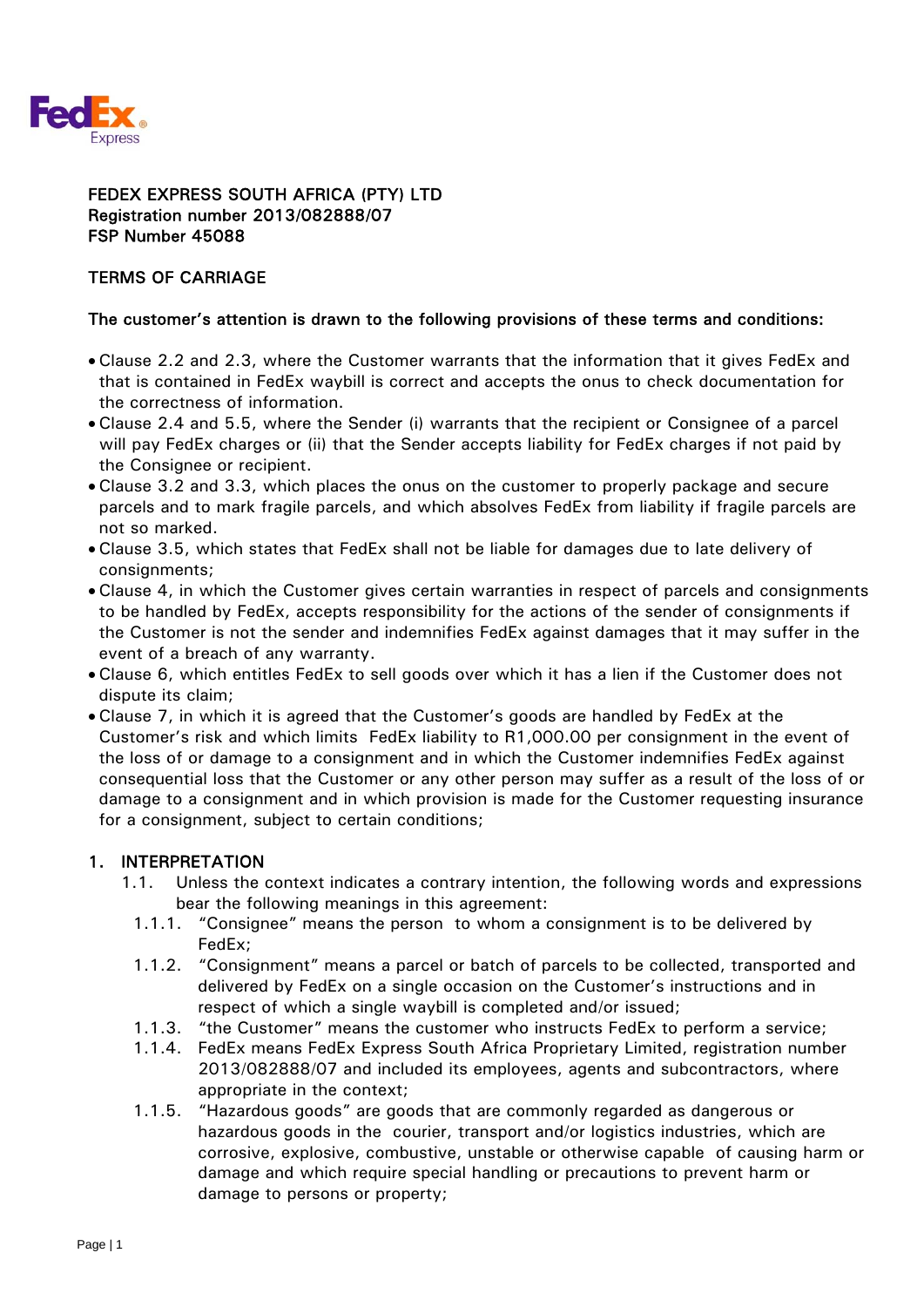- 1.1.6. "Handle" means the collection, transport, storage and delivery of parcels and consignments and includes any dealing with the parcel by FedEx in the course of providing any service in respect thereof;
- 1.1.7. "illegal substances" means any substance, matter, article, good or thing, the possession of which is unlawful or illegal, or requires a special license, permit or authorization;
- 1.1.8. "Parcel" means a package of goods or documents to be collected, transported and delivered by FedEx on the Customer's instructions;
- 1.1.9. "Sender" means the person from whom a consignment is to be collected by FedEx;
- 1.1.10. "Service" means the collection, transportation and delivery of consignments by FedEx on the Customer's instructions;
- 1.1.11. "Tariff Schedule" means FedEx schedule of tariffs of fees, surcharges and other charges in respect of its various service offerings that is in force from time to time and which is available on FedEx website, at any of FedEx offices, or on telephonic request to FedEx;
- 1.1.12. "Waybill" means FedEx waybill that accompanies consignments that are collected, transported and delivered by or on behalf of FedEx for the Customer, and which is printed by the Customer from FedEx website based service ordering system (or other computer interface) or comprises a pre-printed form that is completed by the customer or by FedEx employees or agents using information provided by the Customer.
- 1.2. In these terms and conditions:
- 1.2.1. An expression which denotes:
	- 1.2.1.1. any gender includes the other genders;
	- 1.2.1.2. a natural person includes a juristic person and vice versa; and
	- 1.2.1.3. the singular includes the plural and vice versa.
- 1.3. Any reference to:
	- 1.3.1. "Days" means calendar days, unless qualified by the word "business", in which instance a "business day" shall be any day (other than a Saturday, Sunday or public holiday in the Republic of South Africa);
	- 1.3.2. "Business hours" means the hours between 08h00 and 17h30 on any business day;

## 2. REQUEST FOR SERVICE

- 2.1. The Customer shall request FedEx to collect, transport and deliver a consignment:
	- 2.1.1. electronically, via FedEx website customer interface;
	- 2.1.2. by telephone;
	- 2.1.3. in person at one of FedEx service centres; or
	- 2.1.4. in such other manner that FedEx may accept a request for a service.
- 2.2. The Customer warrants that all information given to FedEx by it, the Consignee or sender of a consignment relating to the services is correct.
- 2.3. The Customer:
	- 2.3.1. must check the waybill (whether generated electronically, completed by the customer or completed by FedEx employees) to ensure that all information on the waybill is correct;
	- 2.3.2. must immediately notify FedEx if any of this information is not correct; and
	- 2.3.3. warrants to FedEx that all information on the waybill is correct, unless the Customer has notified FedEx in writing that any information is incorrect.
- 2.4. If the sender indicates on the waybill or in its instructions to FedEx that the recipient will pay the charges for FedEx services:
- 2.4.1. the sender warrants that the recipient will accept the charges; and
- 2.4.2. if the recipient refuses to accept the charges, FedEx may return the consignment to the sender and the sender will, whether FedEx returns the parcel/consignment or not, be liable to pay all charges incurred by FedEx, including the charges for the failed delivery to the recipient and those for the redelivery to the sender.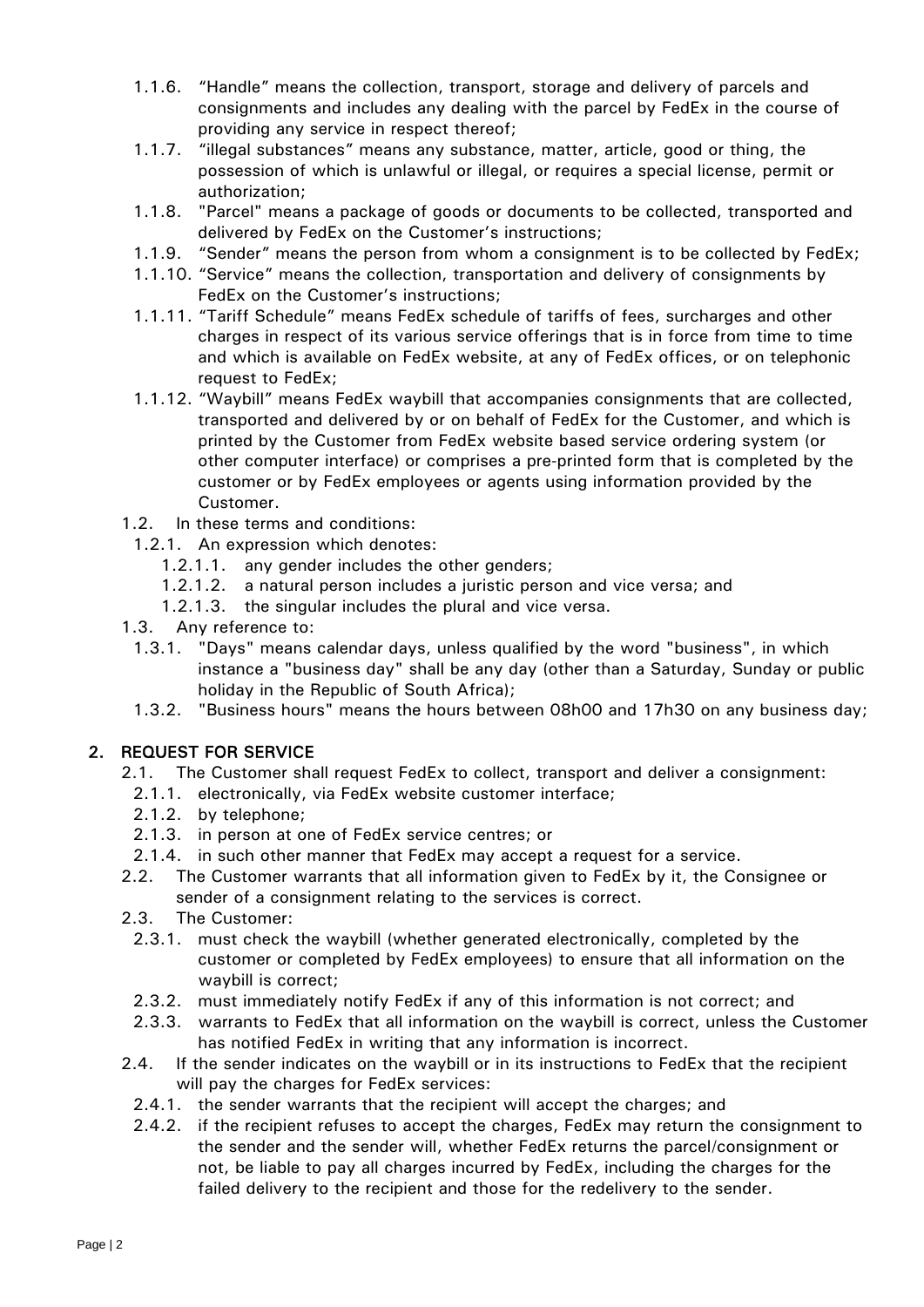## 3. COLLECTION, TRANSPORTATION AND DELIVERY

- 3.1. The Customer must ensure that consignments are ready for collection at the time arranged for collection, and that the waybill and all other documents that must accompany the consignment have been fully and accurately completed.
- 3.2. The Customer bears the responsibility for ensuring that parcels are properly and appropriately packaged and sealed before delivery to or collection by FedEx and that the packaging provides adequate protection from any damage that may occur during normal handling and transportation.
- 3.3. If the contents of any parcel are fragile or if, for any reason, special care is required to be taken when handling the parcel, the Customer must clearly indicate this fact on the packaging. If this is not clearly indicated, FedEx will not under any circumstances be held responsible for any damage caused to the contents of the parcel. If this is indicated, FedEx will only be responsible for damage to the contents of the parcel if its staff failed to exercise special care and was negligent, and then only to the extent provided for in 7, as applicable.
- 3.4. FedEx shall have the sole discretion to determine the route and method of transport of consignments, and shall be entitled to use subcontractors and/or agents for the collection, transportation and/or delivery of consignments.
- 3.5. FedEx shall use its best endeavours to deliver consignments within the time requested by the Customer or determined by FedEx particular service selected by the Customer. However, the Customer shall have no claim against FedEx whatsoever for compensation or for damages of any nature whatsoever suffered as a result of late delivery.

# 4. CONTENTS OF PARCELS AND CONSIGNMENTS

- 4.1. Unless specifically agreed in respect of a particular parcel or consignment, FedEx will not provide any service in respect of illegal substances, antiques, ammunition, artwork, bank and treasury bonds, bulk cargo, bullion, explosives, furs (raw and finished), hazardous goods, household and personal effects, jewellery, live animals (including fish, reptiles, arachnids and insects), money (notes and coins, patterns, plans, designs or manuscripts, perishables, precious metals, precious stones, stamps or watches.
- 4.2. The Customer warrants in respect of each parcel and/or consignment in respect of which it requests FedEx to provide services that:
	- 4.2.1. the parcel and/or consignment will not contain any goods of the nature referred to in 4.1;
	- 4.2.2. the aggregate value of the contents of the parcels that comprise the consignment is less than R500,000.00;
	- 4.2.3. the parcel has been properly and sufficiently packed, with adequate precautions having been taken to prevent damage to the contents in the course of normal handling, and prepared for carriage;
	- 4.2.4. the Customer is the owner of the goods in the consignment or is authorized by the owner of the goods to instruct FedEx to handle the consignment and to render services in respect of the parcel and that, consequently FedEx possession and handling of the consignment will be lawful;
	- 4.2.5. FedEx handling of the parcel and/or consignment and performing the services in respect thereof will not violate or contravene any law or regulation relating to the importation, transportation, storage and/or distribution of any goods or class of goods;
	- 4.2.6. the mass and dimensions of the parcel disclosed to FedEx are correct; and
	- 4.2.7. the description, value and all other information provided by the Customer to FedEx in respect of the goods in any parcel and/or consignment is accurate and correct and FedEx and/or its subcontractors and/or agents may rely on this information when handling the parcel or consignment and/or making representations and/or declarations to any authority in respect thereof.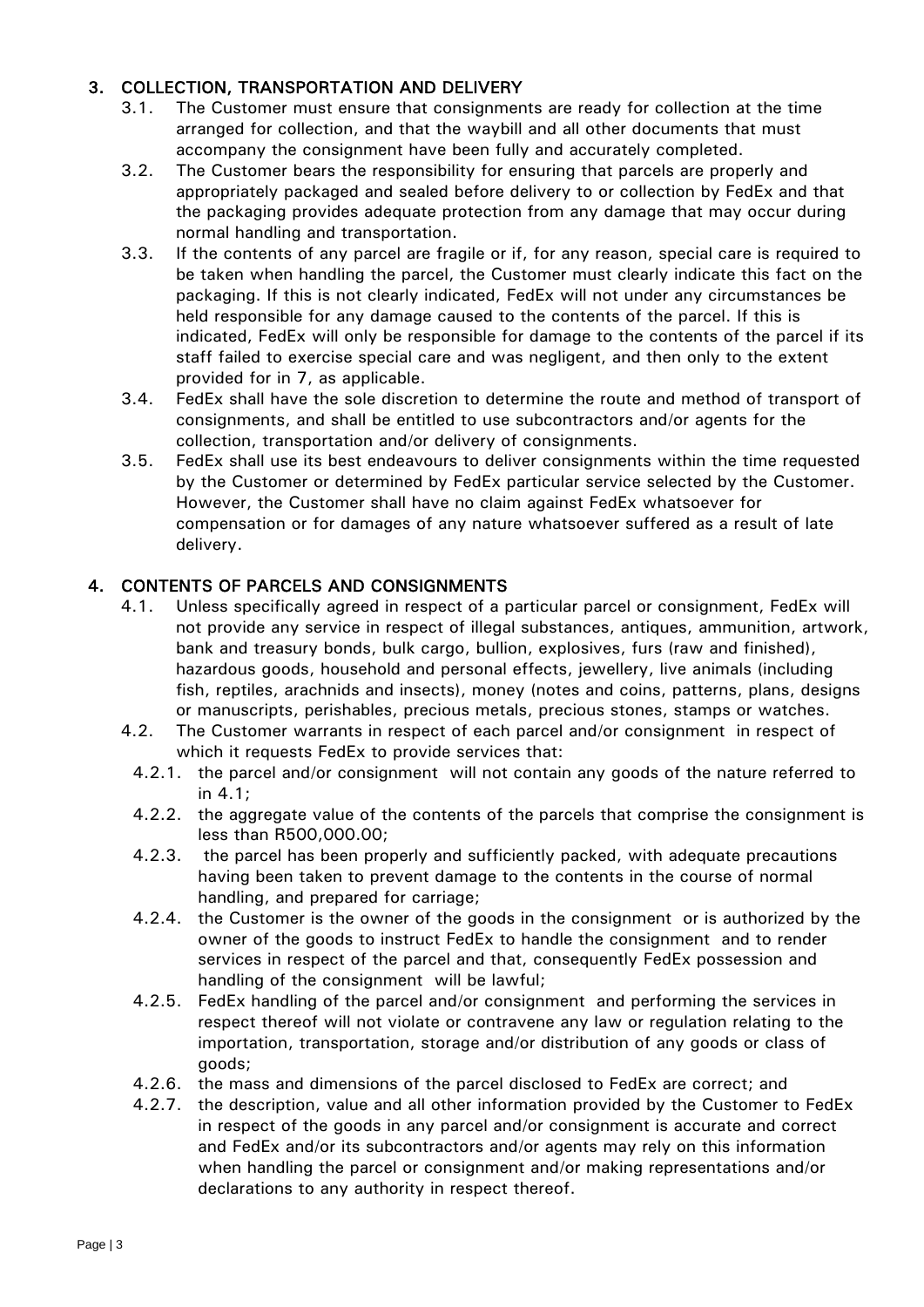- 4.3. FedEx may (but shall not be obliged to) inspect the contents of any parcel and to open, unpack and repack parcels for this purpose. Such inspection will not release the Customer from any obligation or warranty under this paragraph.
- 4.4. warranties, undertakings and consents given by the Customer in relation to parcels and/or consignments are given whether the Customer is the sender or consignee in respect of the parcel/consignment concerned. For the avoidance of doubt, if the Customer is not the sender, the Customer bears the risk of the sender doing anything in breach of these warranties.
- 4.5. Customer indemnifies FedEx against any loss or claims that it may suffer due to any breach of any of the above warranties or undertakings, including (but not limited to) any fines, penalties or claims arising from inaccuracy or omission of descriptions and particulars relating to the goods.

## 5. PAYMENT

- 5.1. The Customer shall pay FedEx charges for the service rendered by FedEx according to FedEx tariff of fees, surcharges and other charges for the selected service which is current at the time that the service is rendered or in accordance with a quotation given by FedEx for the specific service. For the avoidance of doubt, a quotation given by FedEx for a specific service or services and accepted by the Customer will determine the contract price for that/those service(s), irrespective whether the quoted charges are more or less than FedEx normal charges for similar services.
- 5.2. Payment must be made by the customer:
- 5.2.1. by electronic funds transfer before the consignment is collected by FedEx;
- 5.2.2. by giving FedEx employees its credit card particulars and authorizing FedEx to process the payment via the Customer's credit card, before the consignment is collected by FedEx;
- 5.2.3. in cash or by credit card at one of FedEx service centres before collecting the consignment, if FedEx has agreed to payment being made upon collection of the consignment; or
- 5.2.4. in such other manner that FedEx agrees to in writing before the consignment is collected by FedEx.
- 5.3. If payment is to be made when a consignment is collected from FedEx, the consignment must be collected and payment becomes due within 7 days after FedEx has notified the Consignee that it is ready for collection.
- 5.4. If the mass and/or dimensions of a parcel/consignment are found by FedEx to differ from the mass and/or dimensions disclosed to FedEx by the Customer, then FedEx shall charge the Customer for the services in respect of that parcel/consignment in accordance with the actual mass and dimensions, and any quotation for such charges issued by FedEx shall be adjusted in accordance with the correct mass and dimensions. As FedEx has sophisticated measuring equipment, if the Customer disputes FedEx determination of the mass and/or dimensions of a parcel/consignment, the Customer shall bear the onus of proving that FedEx measurements are incorrect. If the Customer has paid FedEx for the services by credit card, the customer agrees that FedEx may use its credit card particulars to recover payment of the shortfall directly from the Customer's credit card provider. In all other instances, the Customer must pay FedEx the shortfall between the amount paid by the Customer and the adjusted charges within 24 hours after being notified of the amount payable.
- 5.5. If the sender indicates on the waybill or in its instructions to FedEx that the consignee will pay the charges for FedEx services:
- 5.5.1. the sender warrants that the consignee will accept the charges; and
- 5.5.2. if the consignee refuses to accept the charges, FedEx may return the parcel/consignment to the sender and the sender will, whether FedEx returns the parcel/consignment or not, be liable to pay all charges incurred by FedEx, including the charges for the failed delivery to the consignee and those for the redelivery to the sender.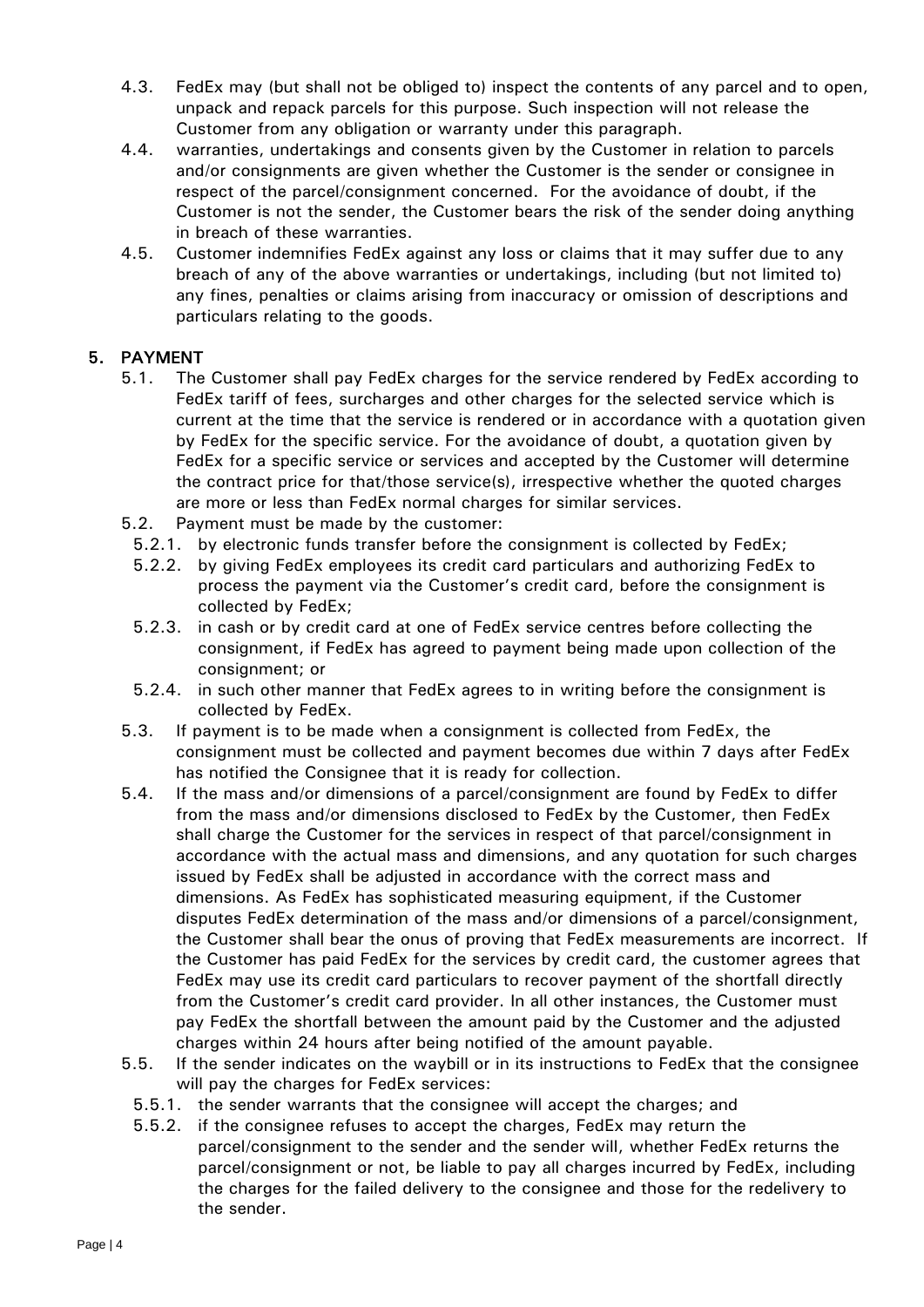# 6. LIEN

- 6.1. FedEx has a lien over any consignment (and the contents of the parcels comprising the consignment) that is in its possession, as security for any claim that FedEx has against the Customer, whether such claim is in respect of the consignment(s) in FedEx possession (and over which FedEx is exercising its lien) or not.
- 6.2. If the Customer does not dispute FedEx claim within 30 days after receiving written notice that FedEx is exercising its lien and intends selling the goods in its possession to reduce the Customer's indebtedness to it, then FedEx may sell such goods by public auction or by private treaty.
- 6.3. If FedEx sells any goods in terms of 6.2, it shall, as soon as reasonably practicable after the sale, furnish the Customer with an account for the proceeds of the sale of the goods. If the proceeds of the sale exceed the amount that the Customer owes FedEx, the account must be accompanied by payment of the surplus.
- 6.4. If FedEx exercises its right to sell the goods, the Customer shall have no claim against FedEx in respect of the sale of the goods, unless (and then only to the extent that) the goods are sold for less than their fair market value.

# 7. RISK AND INSURANCE

- 7.1. All parcels and consignments are handled at the Customer's sole risk.
- 7.2. Notwithstanding the provisions of 7.1, in the event of the loss of or damage to a consignment, FedEx will compensate the Customer by paying the LESSER of R1,000.00 or the actual loss incurred by the Customer. The payment of this compensation is conditional upon:
	- 7.2.1. the damage to or loss of the item(s) concerned being endorsed by the recipient on the delivery receipt ; and
	- 7.2.2. the Customer providing FedEx with documentary proof (e.g. an invoice/quotation) of the value of the missing or damaged item(s).
- 7.3. For the avoidance of doubt, if a consignment is lost, damaged or destroyed, FedEx liability to the Customer in respect of the loss or destruction will be limited to the cost of repairing or the value of all of the goods in the consignment or R1,000.00.
- 7.4. If the Customer requires FedEx to arrange insurance cover for any consignment (subject to maximum available cover of R500,000):
- 7.4.1. it must request the insurance before the consignment is collected;
- 7.4.2. the Customer must pay FedEx the premium for the additional insurance cover at the same time as it pays for the services; and
- 7.4.3. the insurance cover will be subject to the terms and conditions of the insurance policy, which are available from FedEx upon request.
- 7.5. If the Customer requires insurance cover for second-hand machinery or equipment (including electronic equipment):
	- 7.5.1. the machinery or equipment may not be more than 10 years old;
	- 7.5.2. a pre-shipment inspection of the goods must be carried out by an engineer or technician appointed by the Customer or the sender detailing the physical, mechanical and/or electrical condition of the goods and the packaging methods employed;
	- 7.5.3. the inspection report must be provided to and the risk accepted by the insurers before the goods will be covered;
	- 7.5.4. if the equipment or machinery is older than 10 years, if no pre-shipment assessment is conducted, if the report is not submitted to the insurers or if the insurers do not accept the risk, the Customer's claim will be limited to loss or damage arising from water damage caused by heavy weather, piracy, pilferage, overturning, derailment, road accident or loss or damage during loading or offloading.
- 7.6. For the avoidance of doubt, if no additional insurance is requested by the Customer in terms of 7.4, if the conditions in 7.5 are not met or if a claim is repudiated by the insurers, the Customer shall have no claims against FedEx in respect of a lost or damaged consignment in excess of the compensation of R1,000.00 referred to in 7.2.